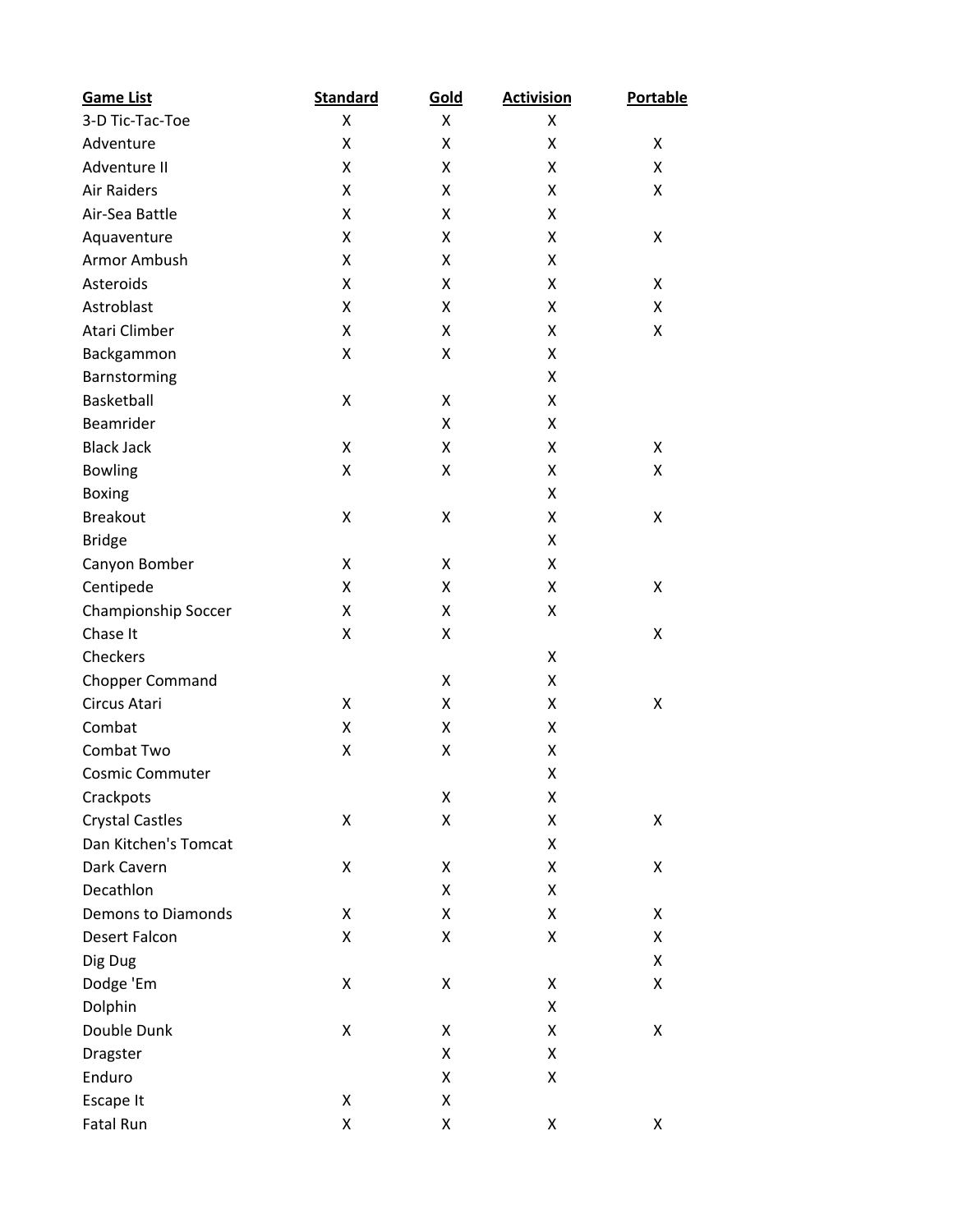| <b>Fishing Derby</b>        |   | Χ | X |   |
|-----------------------------|---|---|---|---|
| Flag Capture                | X | Χ | Χ |   |
| Football                    | Χ | Χ | X |   |
| Freeway                     | X |   | X |   |
| Frog Pond                   | Χ | Χ | X | Χ |
| Frogger                     | X | Χ |   | Χ |
| Frogs and Flies             | Χ | Χ | X | Χ |
| <b>Front Line</b>           | Χ | Χ |   |   |
| Frostbite                   |   | Χ | X |   |
| Fun With Numbers            | Χ | Χ | Χ | Χ |
| Galaxian                    |   |   |   | Χ |
| Golf                        | Χ | Χ | X | Χ |
| <b>Grand Prix</b>           |   |   | X |   |
| Gravitar                    | Χ | Χ | X | Χ |
| H.E.R.O.                    | Χ | Χ | X |   |
| Hangman                     | Χ | Χ | Χ | Χ |
| <b>Haunted House</b>        | Χ | Χ | X | Χ |
| Home Run                    | X | Χ | X |   |
| Human Cannonball            | Χ | Χ | X | Χ |
| Ice Hockey                  |   |   | X |   |
| Indy 500                    | Χ | Χ | X |   |
| <b>International Soccer</b> | X | Χ | Χ |   |
| Jungle Hunt                 | Χ | Χ |   |   |
| Kaboom!                     | Χ | Χ | X | Χ |
| Keystone Kapers             |   | Χ | X |   |
| Laser Blast                 |   |   | X |   |
| Maze Craze                  | Χ | Χ | X |   |
| Megamania                   |   | Χ | X |   |
| Millipede                   | Χ | Χ | X | Χ |
| Miniature Golf              | Χ | Χ | Χ | Χ |
| Miss It                     | Χ | Χ |   | Χ |
| Missile Command             | Χ | Χ | Χ | Χ |
| MotoRodeo                   | Χ | Χ | X |   |
| <b>Night Driver</b>         | Χ | Χ | X | Χ |
| Off The Wall                | Χ | Χ | Χ |   |
| Oink!                       |   | Χ | X |   |
| Outlaw                      | Χ | Χ | X |   |
| Pac-Man                     |   |   |   | Χ |
| Pitfall!                    | Χ | Χ | Χ | Χ |
| Plaque Attack               |   |   | Χ |   |
| Polaris                     | Χ | Χ |   |   |
| Pong (Video Olympics)       | Χ | Χ | Χ | Χ |
| Pressure Cooker             | Χ | Χ | Χ | Χ |
| Private Eye                 |   |   | X |   |
| Radar Lock                  | Χ | Χ | Χ | Χ |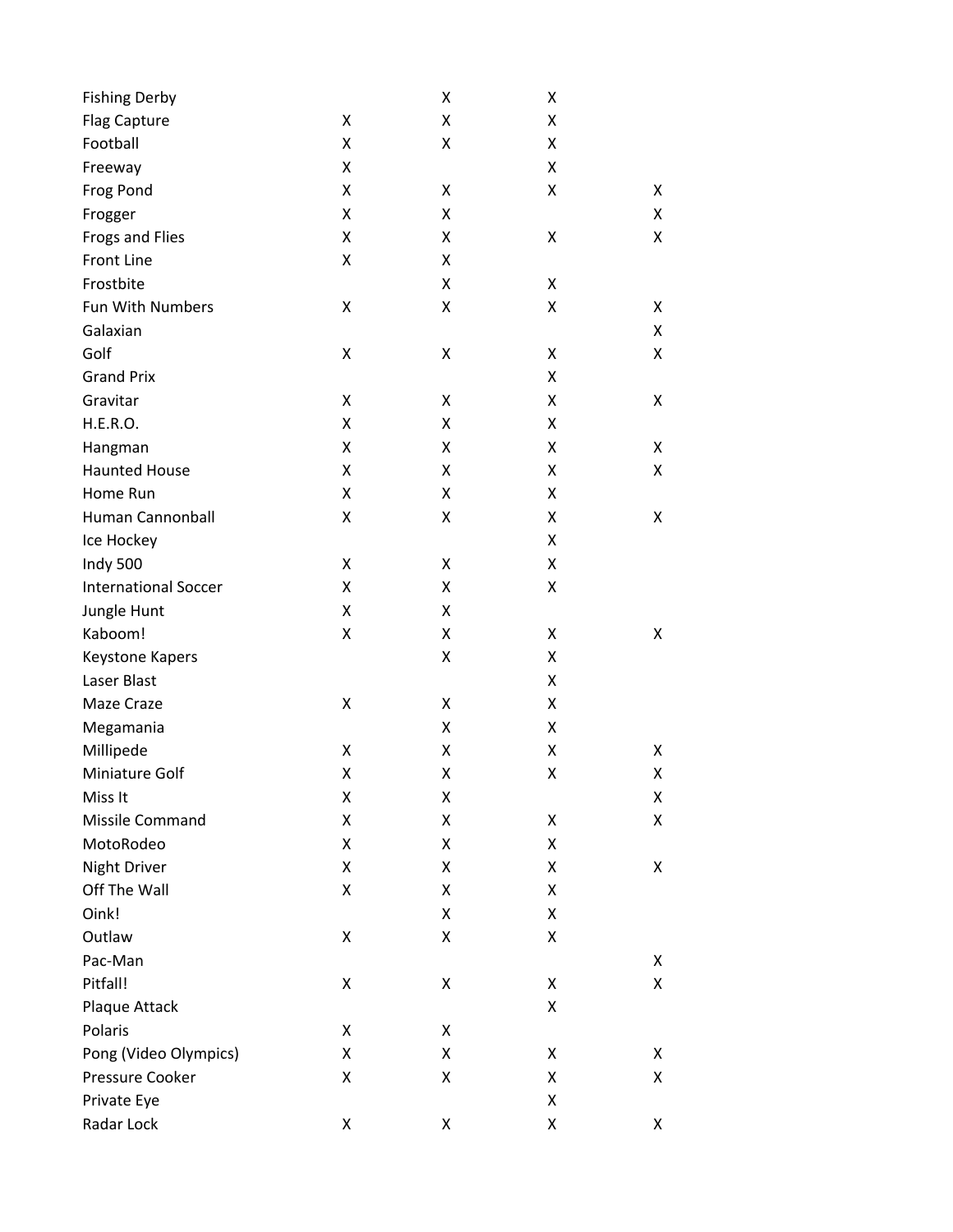| Realsports Baseball             | Χ | Χ | Χ | Χ |
|---------------------------------|---|---|---|---|
| Realsports Basketball           | Χ | X | Χ |   |
| Realsports Soccer               | Χ | Χ | Χ |   |
| Realsports Volleyball           | Χ | Χ | Χ |   |
| Return to Haunted House         | Χ | X | Χ | X |
| <b>River Raid</b>               | Χ | Χ | Χ | Χ |
| <b>River Raid II</b>            |   |   | Χ |   |
| <b>Robot Tank</b>               |   | Χ | Χ |   |
| Sabateur                        | Χ | Χ | Χ | х |
| Save Mary                       | Χ | Χ | Χ | Χ |
| Sea Battle                      | Χ | Χ | Χ |   |
| Seaquest                        |   | Χ | Χ |   |
| <b>Secret Quest</b>             | Χ | Χ | Χ | х |
| Shield Shifter                  | Χ | Χ |   | Χ |
| <b>Skiing</b>                   |   |   | X |   |
| Sky Diver                       | Χ | Χ | Χ |   |
| Sky Jinks                       |   |   | Χ |   |
| Slot Machine                    | Χ | X | Χ | Χ |
| <b>Slot Racers</b>              | Χ | Χ | Χ |   |
| Solaris                         | Χ | Χ | Χ | Χ |
| Space Attack                    | Χ | X | Χ | Χ |
| Space Invaders                  | Χ | Χ |   |   |
| Space Shuttle                   |   |   | X |   |
| Space War                       |   | Χ | Χ |   |
| Spider Fighter                  |   |   | Χ |   |
| Sprintmaster                    | Χ | Χ | Χ |   |
| Stampede                        |   | Χ | Χ | Χ |
| <b>Star Ship</b>                | Χ | Χ | Χ | Χ |
| <b>Star Strike</b>              | Χ | Χ | Χ | Χ |
| Starmaster                      |   | Χ | Χ |   |
| Steeplechase                    | Χ | Χ | Χ |   |
| <b>Stellar Track</b>            | Χ | Χ | Χ | Χ |
| <b>Street Racer</b>             | Χ | Χ | Χ |   |
| Strip Off                       |   |   |   | Χ |
| Submarine Commander             | x | X | Χ | Χ |
| <b>Super Baseball</b>           | Χ | Χ | Χ |   |
| Super Breakout                  | Χ | Χ | Χ | Χ |
| <b>Super Challenge Baseball</b> | Χ | Χ | Χ |   |
| <b>Super Challenge Football</b> | Χ | Χ | Χ |   |
| Super Football                  | Χ | Χ | Χ |   |
| Surround                        | Χ | Χ | Χ |   |
| Sword Fight                     | Χ | Χ | X |   |
| Swordquest: Earthworld          | Χ | Χ | Χ | X |
| Swordquest: Fireworld           | Χ | Χ | Χ | Χ |
| Swordquest: Waterworld          | Χ | Χ | Χ | Χ |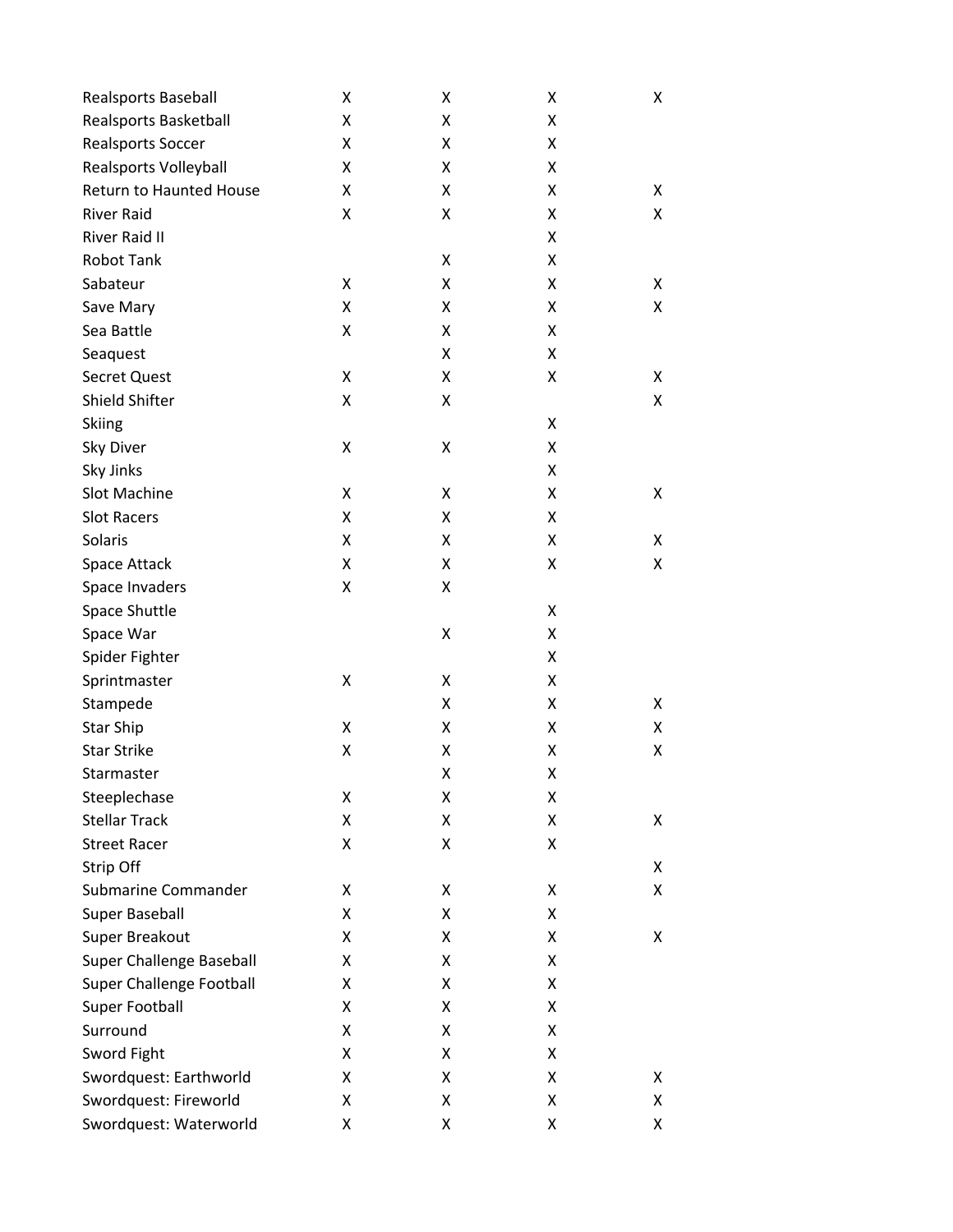| Tempest               | X      | x      | Χ      | Χ   |
|-----------------------|--------|--------|--------|-----|
| Tennis                |        |        | Χ      |     |
| <b>Video Checkers</b> | x      | X      | Χ      | Χ   |
| Video Chess           | x      | x      | X      | x   |
| Video Pinball         | x      | x      | x      | X   |
| Warlords              | x      | x      | Χ      |     |
| Wizard                | x      | x      | x      | x   |
| Xevious               |        |        |        | Χ   |
| Yars' Return          | x      | x      | x      | x   |
| Yars' Revenge         | x      | x      | x      | X   |
|                       | $-105$ | $-120$ | $-130$ | -70 |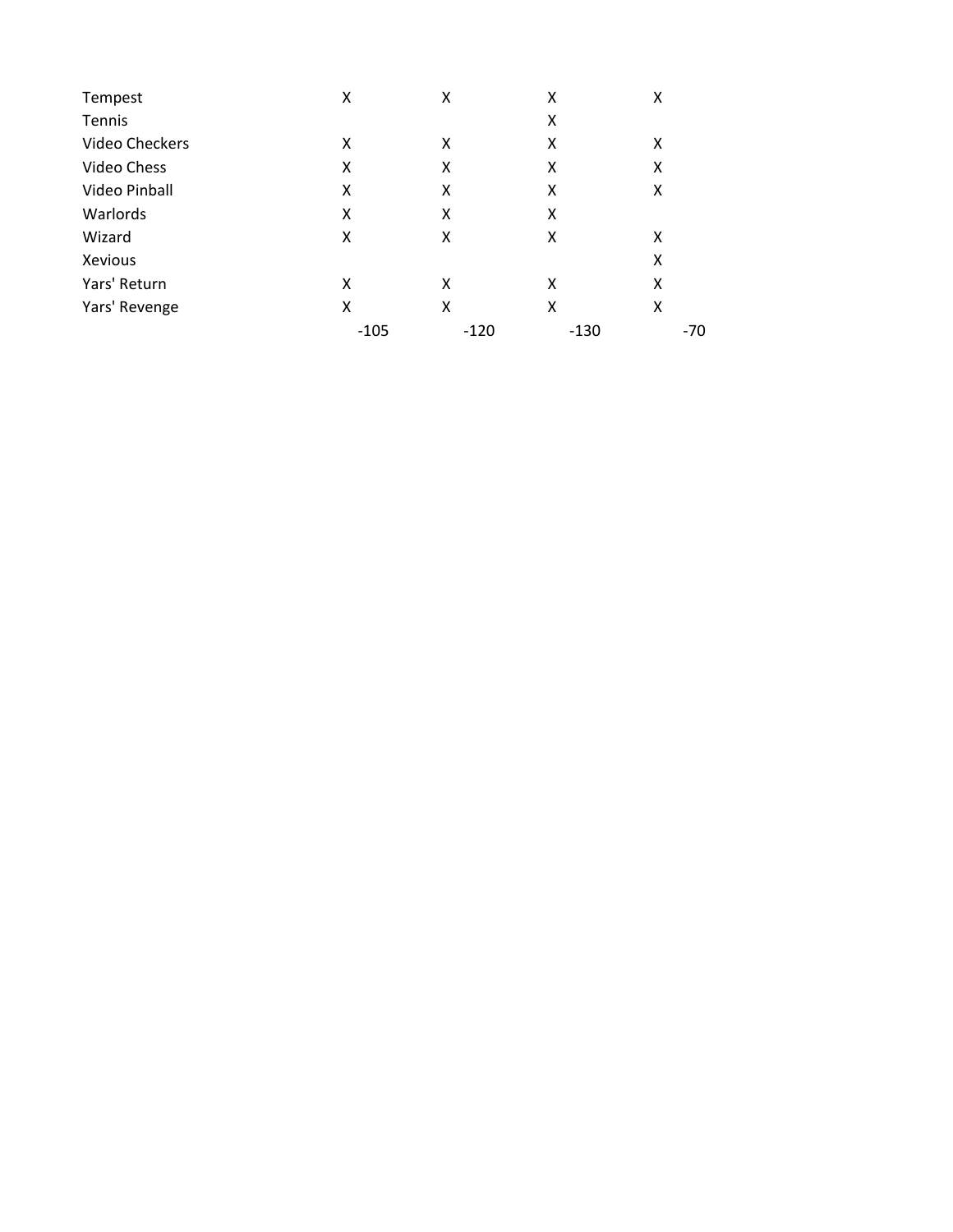| <b>Game List</b>                  | <u>HDMI</u> | <b>Standard</b> | <b>Portable</b> |
|-----------------------------------|-------------|-----------------|-----------------|
| Adventure in the Park             | Χ           | X               | x               |
| Air Hockey                        | Χ           | Χ               | x               |
| Alex Kidd in High Tech World      | Χ           |                 |                 |
| Alex Kidd in Miracle World        | x           |                 |                 |
| Alex Kidd in the Enchanted Castle | Χ           | X               | x               |
| Alex Kidd: The Lost Stars         | Χ           |                 |                 |
| Alien Storm                       | Χ           | X               | X               |
| <b>Altered Beast</b>              | x           | X               | X               |
| <b>Arrow Flash</b>                | Χ           | x               | X               |
| Baku Baku Animal                  | Χ           |                 |                 |
| <b>Black Sheep</b>                |             | X               | X               |
| Bomber                            | x           | X               | X               |
| Bonanza Bros.                     | Χ           | x               | X               |
| <b>Bottle Taps Race</b>           | Χ           | X               | x               |
| <b>Brain Switch</b>               |             | x               | x               |
| <b>Break the Fireline</b>         | x           | X               | X               |
| <b>Bubbles Master</b>             | Χ           | x               | x               |
| Cannon                            | Χ           | x               | x               |
| <b>Chakan: The Forever Man</b>    | Χ           |                 | x               |
| Checker                           | x           | X               | X               |
| Chess                             | Χ           | X               | X               |
| Columns                           | Χ           | X               | X               |
| Columns III                       | Χ           | x               | X               |
| Comix Zone                        | x           | X               | X               |
| <b>Crack Down</b>                 | Χ           | X               | X               |
| Cross the Road                    | Χ           | X               | X               |
| Curling 2010                      | Χ           | x               | X               |
| Decap Attack                      | Χ           | x               | x               |
| Dinosaur Puzzle                   |             | Χ               | x               |
| <b>Dominant Amber</b>             |             | X               | x               |
| Dr. Robotnik's Mean Bean Machine  | Χ           | Χ               | x               |
| <b>ESWAT: City Under Siege</b>    | Χ           | X               | X               |
| <b>Eternal Champions</b>          | Χ           | Χ               |                 |
| <b>Fantasy Zone</b>               | Χ           |                 |                 |
| Fantasy Zone The Maze             | Χ           |                 |                 |
| <b>Fatal Labyrinth</b>            | Χ           | х               | x               |
| Fight or Lose                     | Χ           | Χ               | X               |
| Fish Story                        | x           |                 |                 |
| <b>Fish Tank Live</b>             | Χ           |                 | x               |
| <b>Flash Memory</b>               |             | X               | X               |
| Flicky                            | Χ           | Χ               | x               |
| Gain Ground                       | x           | x               | X               |
| Golden Axe                        | Χ           | Χ               | x               |
| Golden Axe II                     | Χ           | Χ               | x               |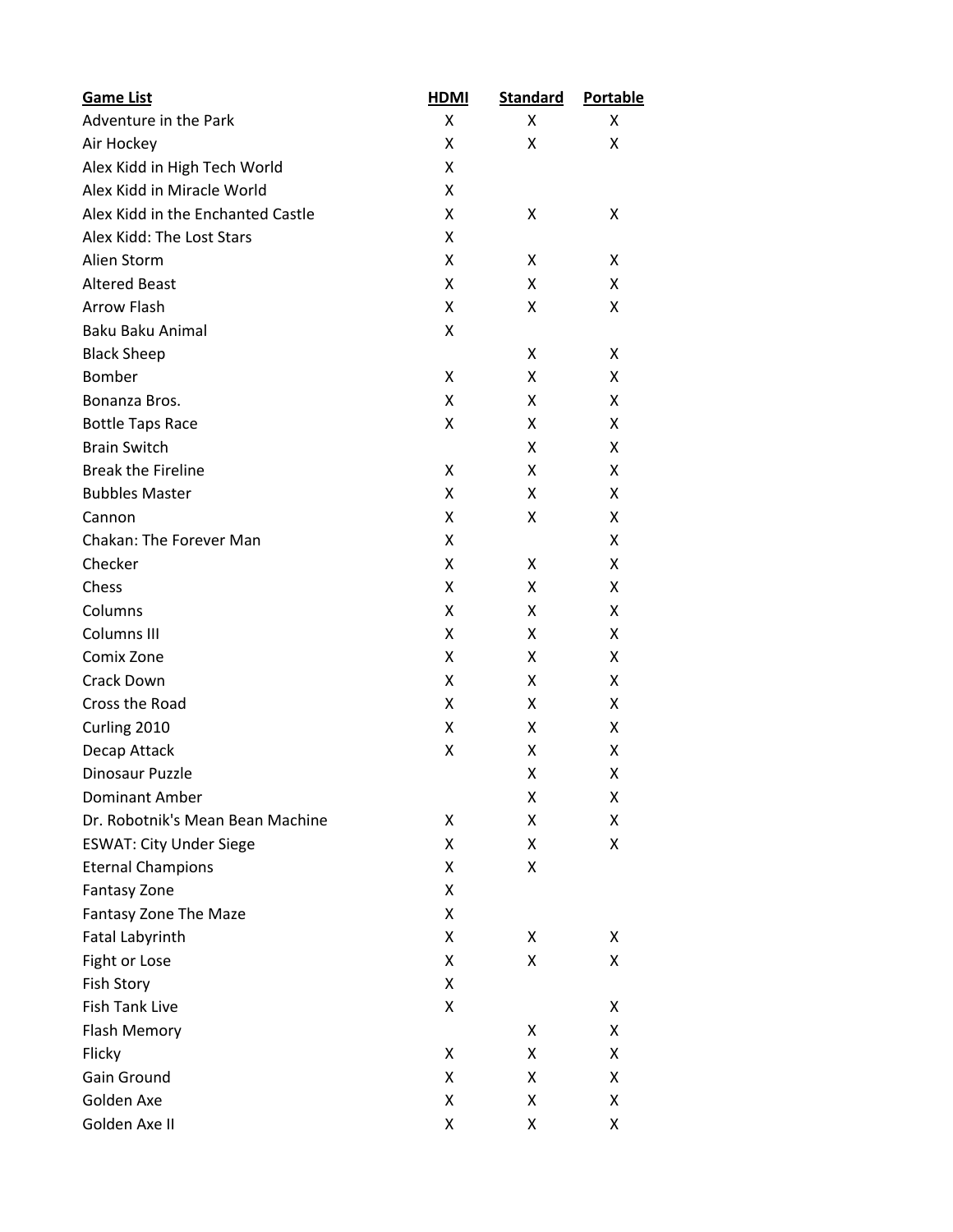| Golden Axe III                          | X | X | Χ |
|-----------------------------------------|---|---|---|
| Hangman                                 | Χ |   |   |
| Hexagonos                               | Χ | Χ | x |
| Hidden Agenda                           |   | Χ | Χ |
| <b>Hide and Seek</b>                    |   | Χ | X |
| Jack's Pea                              | Χ | Χ | X |
| Jewel Magic                             | Χ | Χ | x |
| Jewel Master                            | Χ | Χ | X |
| Jura Formula                            |   | Χ | x |
| Kid Chameleon                           | Χ | Χ | X |
| Lost World Sudoku                       |   | Χ | X |
| <b>Mahjong Solitaire</b>                | Χ | Χ | X |
| Maze 2010                               | Χ |   | x |
| <b>Meatloaf Rotation</b>                |   | Χ | X |
| Mega Brain Switch                       |   | Χ | x |
| Memory                                  | Χ | Χ | X |
| <b>Mirror Mirror</b>                    |   | Χ | x |
| Mortal Kombat                           | Χ | Χ | Χ |
| Mortal Kombat 3                         | Χ | Χ | Χ |
| Mortal Kombat II                        | Χ | Χ | Χ |
| Mr. Balls                               | Χ | Χ | x |
| Mya Master Mind                         |   | Χ | Χ |
| <b>Naval Power</b>                      | Χ | Χ | x |
| Pac-Panic                               |   |   | Χ |
| Panic Lift                              |   | Χ | Χ |
| <b>Phantasy Star</b>                    | Χ |   |   |
| Phantasy Star 3                         | Χ | Χ | x |
| Phantasy Star II                        | Χ | Χ | Χ |
| Phantasy Star IV                        | X |   |   |
| <b>Plumbing Contest</b>                 | Χ | Χ | χ |
| <b>Ptero Spotting</b>                   |   | X | х |
| Ristar                                  | Χ | Χ |   |
| <b>Rolling Thunder 2</b>                |   |   | x |
| <b>Rolling Thunder 3</b>                |   |   | X |
| Shadow Dancer: The Secret of Shinobi    | x | X | X |
| <b>Shining Force</b>                    | X | Χ | X |
| Shining Force II: The Ancient Seal      | x | Χ | x |
| Shining in the Darkness                 | Χ |   |   |
| Shinobi III: Return of the Ninja Master | x | X | х |
| <b>Skeleton Scale</b>                   |   | Χ | X |
| Snake                                   | x | Χ | x |
| Snowboarding                            | Χ |   |   |
| Sonic & Knuckles                        | x | X | х |
| Sonic 3D Blast                          | Χ |   |   |
| Sonic Chaos                             | Χ |   |   |